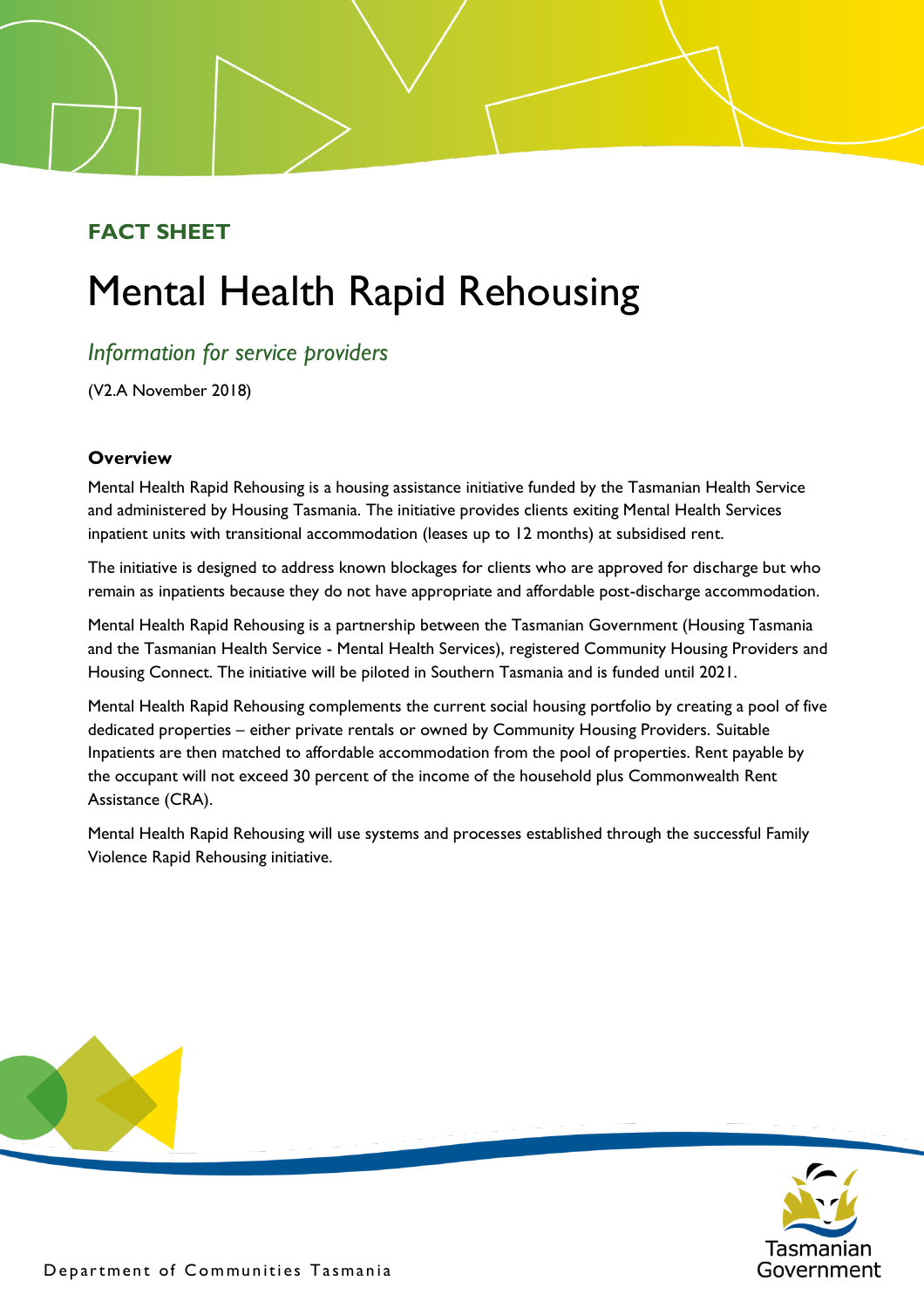

#### **Support**

Mental Health Rapid Rehousing tenants will be provided with support for the duration of their Rapid Rehousing tenancy. Case management support will be provided by Adult Community Mental Health Services as required. Psychosocial support will be provided by community sector organisations funded through the Mental Health, Alcohol and Drug Directorate.

Mental Health Services is responsible for arranging case management and psychosocial supports for tenants.

#### **Roles and Responsibilities**

Housing Tasmania will:

- Have oversight of the administration of the initiative including authorisation of Suitable Properties, monitoring and reporting on this initiative
- Provide Community Housing Providers with a tenancy management payment for approved Suitable **Properties**

Mental Health Services will:

- Identify Suitable Inpatients for the initiative
- In collaboration with Community Housing Providers, facilitate the matching of Suitable Inpatients with Suitable Properties
- Ensure appropriate mental health related supports are in place for tenants throughout the duration of their Rapid Rehousing tenancy
- Provide case management support via the relevant Adult Community Mental Health Service as required
- Facilitate referrals to Mental Health, Alcohol and Drug Directorate funded community sector psychosocial support organisations as required
- Work with the Housing Connect Front Door to support exit planning out of Rapid Rehousing into stable accommodation (social housing or affordable private rentals)

Community Housing Providers will:

- Either find private rental properties or nominate properties in their portfolio that are suitable for the initiative
- Ensure private rental property owners provide evidence of current insurance documentation for their property (including tenant damage cover)
- Ensure properties are furnished, secure and suitable for occupancy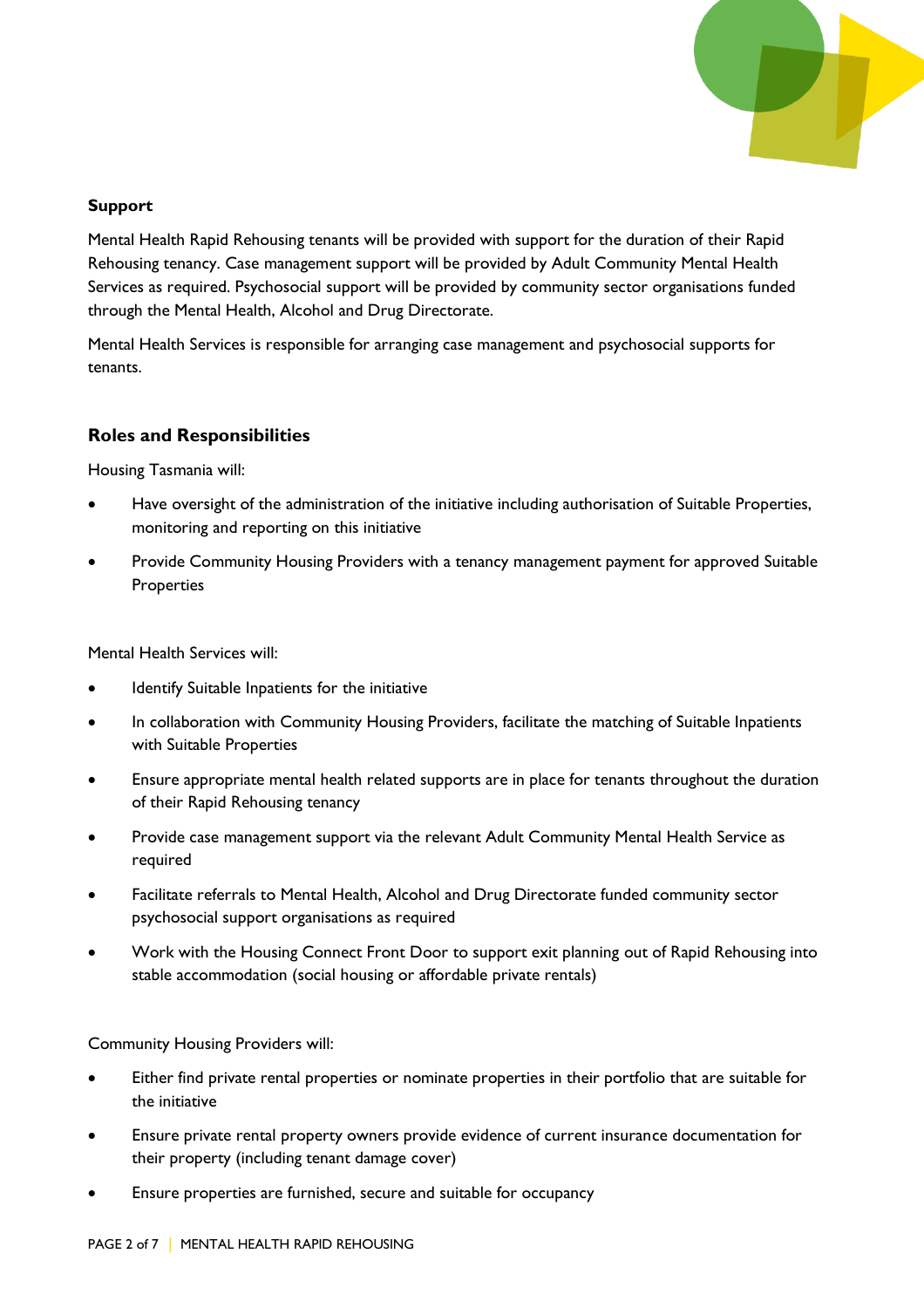

- Allocate properties to Suitable Inpatients in collaboration with Mental Health Services
- Receive \$12 000 per approved property per annum to assist with tenancy management costs
- Enter into a residential tenancy agreement with Suitable Inpatients to a maximum term of 12 months
- Provide tenancy management services in accordance with the *Residential Tenancy Act 1997*
- Manage vacancies and meet the costs of any rental arrears
- Recover costs associated with tenant damage

Private property owners (or their agents) will:

- Ensure their property is clean, tidy and fit for initial occupancy
- Provide evidence of current insurance for their property (including landlord and tenant damage cover)
- Enter into a head lease with a Community Housing Provider for a one, two or three year term that takes effect from the date that the Community Housing Provider enters into a residential tenancy agreement with the tenant
- Prescribe and receive rent from the Community Housing Provider
- Be responsible for the payment of council rates, maintenance repairs (excluding fair wear and tear) or improvements and all other property owner obligations as per the *Residential Tenancy Act 1997*
- Liaise with Community Housing Providers regarding tenancy and property management

The Housing Connect Front Door will:

- Provide advice and information on the initiative
- Work with the Adult Community Mental Health Services Case Manager to support exit planning

#### **Suitable Inpatients**

Suitable Inpatients will be clients of the Department of Psychiatry (DoP) at the Royal Hobart Hospital, Mistral Place, Tolosa Street or Karingal who are homeless (that is, do not have suitable affordable accommodation on discharge). Suitable Inpatients will be 16 years of age or older and have a demonstrated capacity for independent living. Suitable Inpatients must meet the income eligibility threshold for social housing.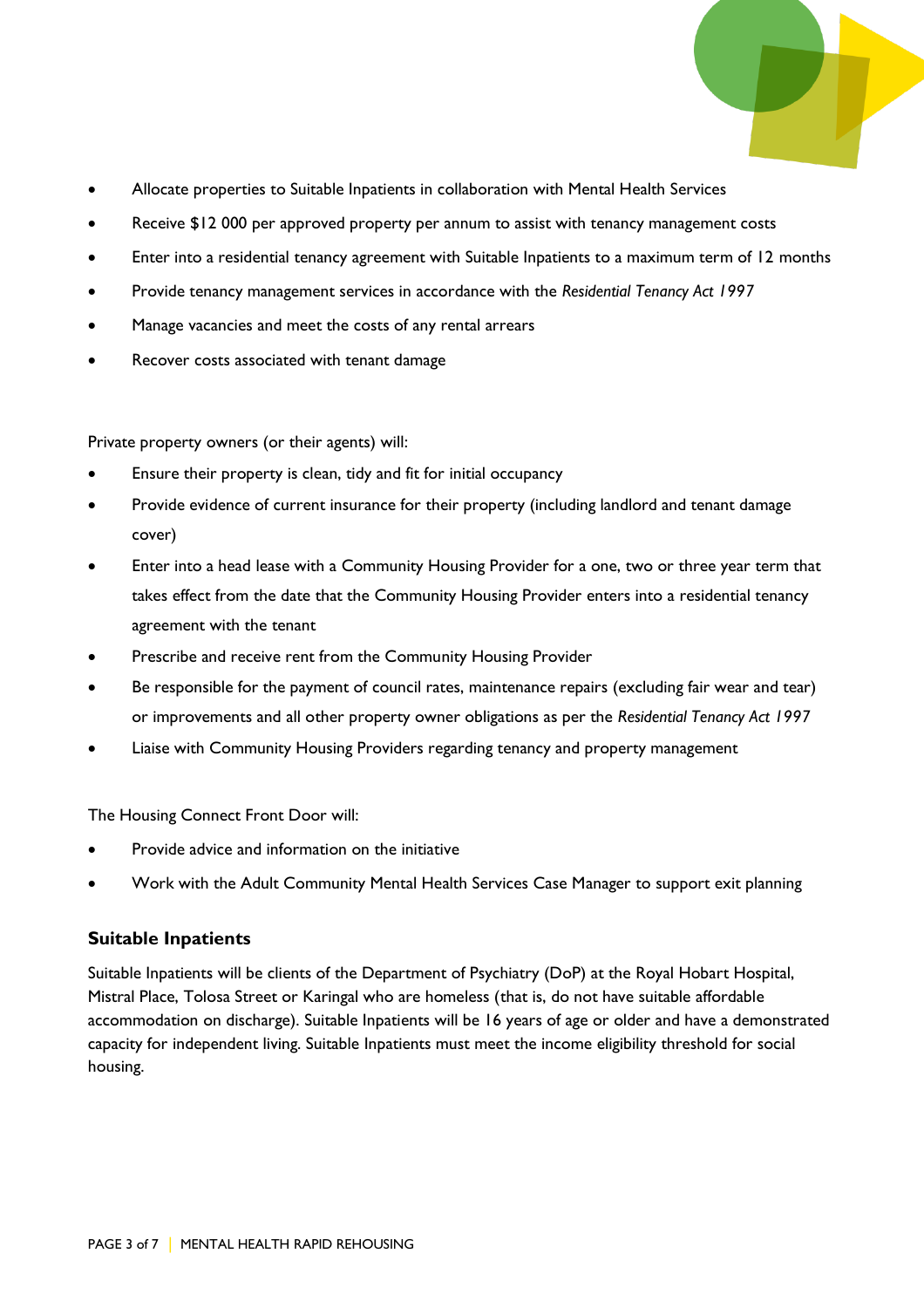

#### **How Suitable Inpatients will be selected**

Social Workers at the Department of Psychiatry and Mistral Place/Tolosa Street will identify Suitable Inpatients.

Suitable Inpatients may be new to the Housing Register or may have an existing social housing application.

#### **How tenants will be selected**

Once a Suitable Property is available, Community Housing Providers will work collaboratively with Social Workers to match Suitable Inpatients with Suitable Properties.

Participation in the Mental Health Services Rapid Rehousing initiative will not affect their social housing application status.

#### **Suitable Properties**

Suitable Properties may either be private rentals or owned by Community Housing Providers and must be located in close proximity to services, especially:

- Health services
- Public transport
- Shops/grocery stores (open on weekends)

Properties must also meet minimum standards under the *Residential Tenancy Act 1997.* 

A pool of five properties is required for this pilot initiative.

#### **Location**

Suitable Properties will be located in the south of the State in the following locations:

- Greater Hobart CBD
- Clarence CBD
- Huon Valley (maximum one unit)
- New Norfolk (maximum one unit)
- Kingston
- Glenorchy

Properties in the following locations will be considered on a case by case basis:

- **Bridgewater**
- Clarendon Vale
- Gagebrook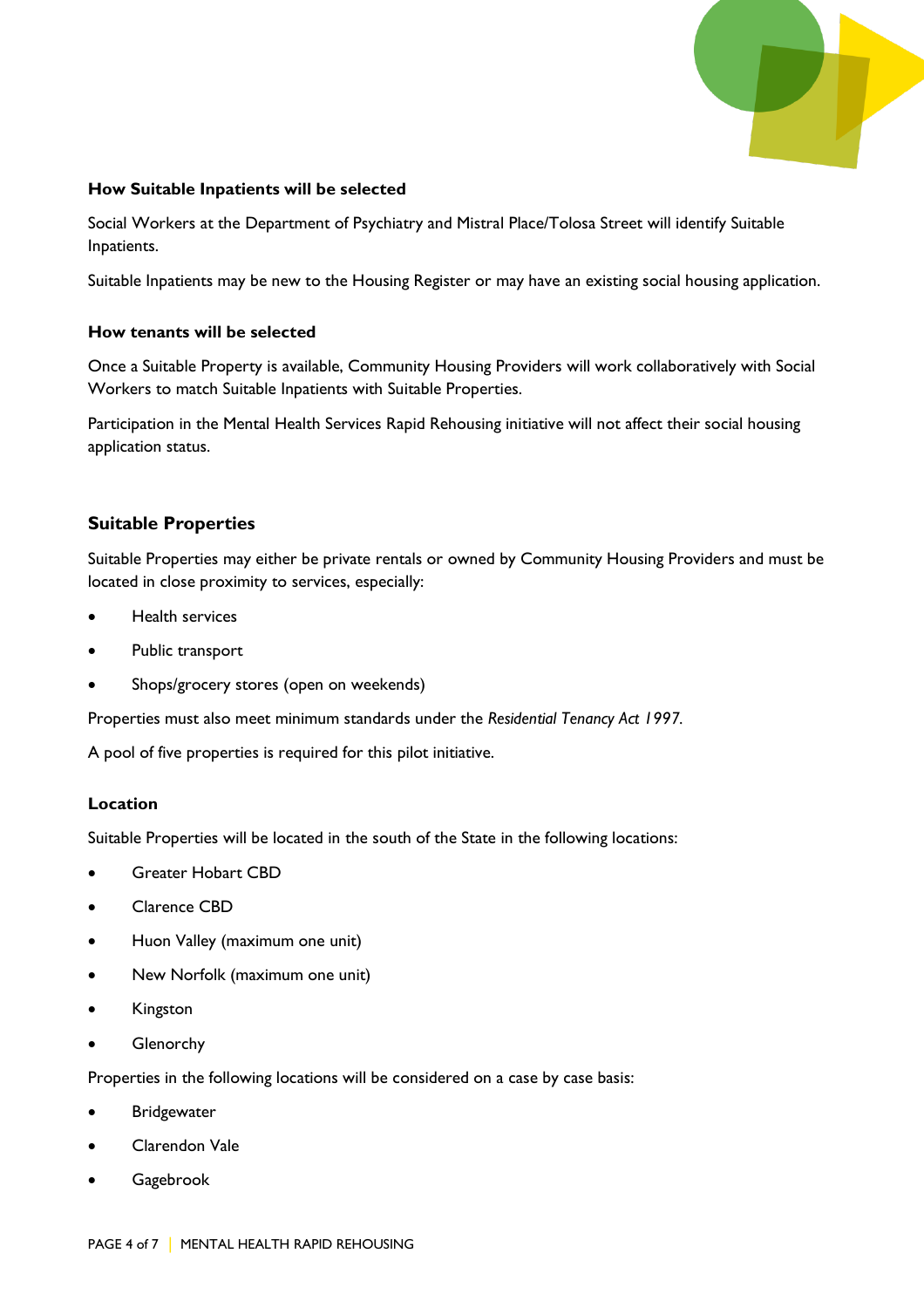

#### **Property Attributes**

Three one-bedroom and two two-bedroom properties will be required. Suitable Properties must be:

- Stand-alone properties (not conjoined) with enclosed backyard spaces
- One of not more than three in the block
- Secure (that is, have security screens on front and back doors, dead locks on doors, locks on windows)
- Fitted with hard wired smoke alarms

Suitable Properties will include:

- One stove
- One refrigerator
- One microwave
- One washing machine
- One bed (double) for a one bedroom unit and two beds for two bedroom units
- One couch to suit the number of bedrooms
- One dining table with a minimum of two chairs

#### **Property Approval Process**

Properties that meet the Suitable Property requirements will be identified by the Community Housing Providers. The Community Housing Provider will then complete a Property Approval Form and submit it to the Director of Housing Programs for approval. Properties will be considered by the Director within two business days of receiving the completed form.

The Director of Housing Programs has discretion to approve more (or less) properties in a particular region if required due to an identified change in demand and need. The total pool of Suitable Properties approved will not exceed five properties.

Payment will occur on receipt of evidence of the tenancy agreement with the occupant. If the property is a private rental, this means that the community housing provider must enter into a head-lease with the property owner or agent and a sublease with the occupant.

Application for re-approval of a dwelling must occur not less than 10 weeks prior to expiry of the initial approval. The provider will submit a Property Re-Approval Form to Housing Tasmania. Where a client has been in a property for 12 months or more a further grant will not be approved (subject to discretion of the Director of Housing Programs).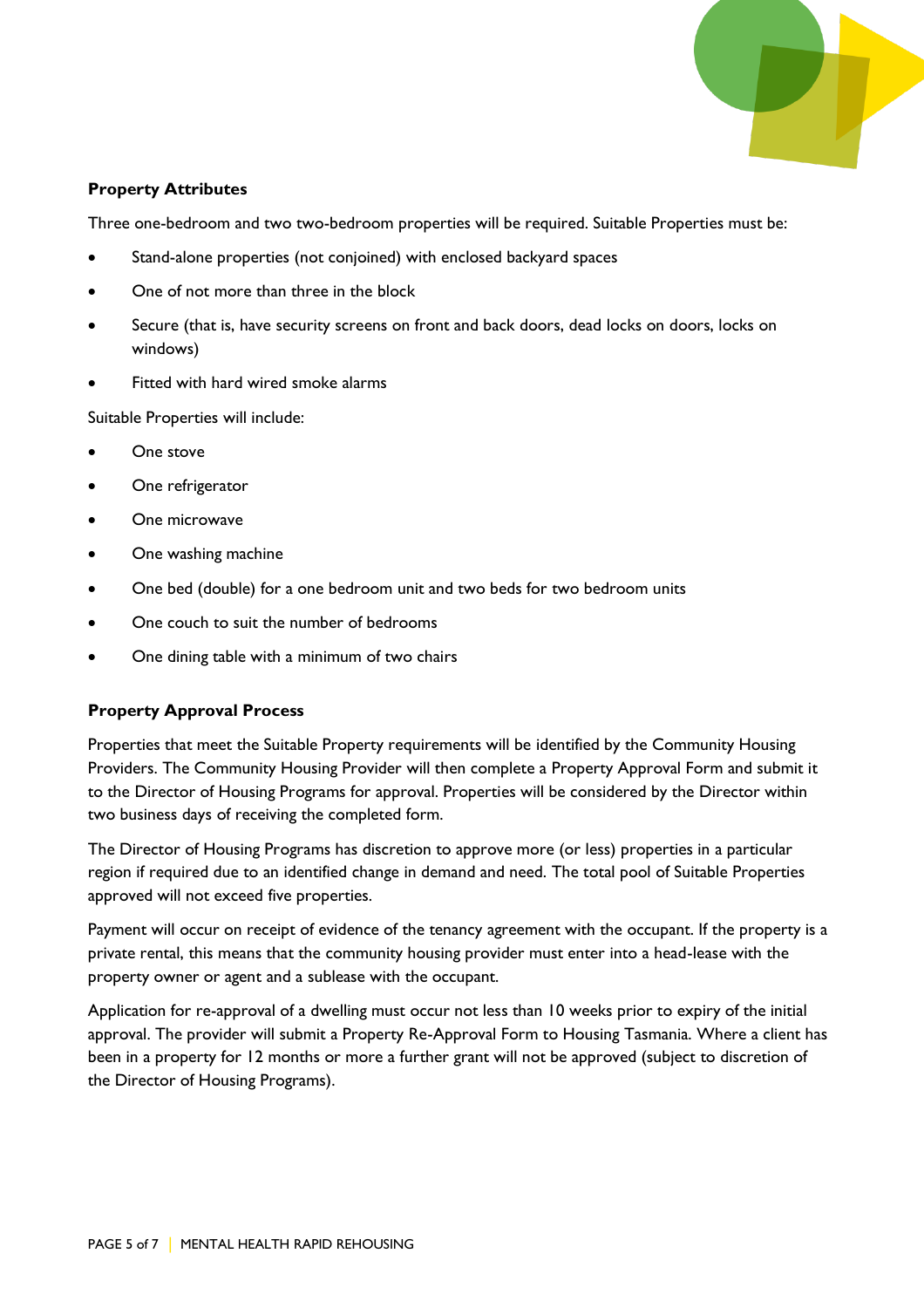

#### **Tenancy Arrangements**

The Community Housing Provider will receive \$12 000 per property per annum which will contribute to the costs of:

- Subsidised rent and waiving of bond payments
- Rent arrears and any periods of vacancy
- Furnishings and appliances
- Any necessary security or safety upgrades
- Losses associated with unrecoverable tenant damage
- Fixed water and electricity costs and connection fees

Properties will be approved for an initial lease period of four months with the option of an eight month lease extension. Rapid Rehousing tenancies must not exceed 12 months in total.

Shared tenancies may be permitted subject to negotiations with the Community Housing Provider and Mental Health Services.

#### **Tenant Responsibilities**

The Tenant will enter into a lease with the Community Housing Provider and will be responsible for:

- Water usage
- Payment of income based rent (no greater than 30 percent of income) plus CRA
- Tenant damage
- All other obligations under the *Rental Tenancy Act 1997* applicable to tenants

#### **Terminations**

The lease can only be terminated by any party in accordance with the *Residential Tenancy Act 1997*.

In accordance with the *Residential Tenancy Act 1997*, the lease can be terminated by agreement by both parties. If the tenant wishes to terminate the lease, Mental Health Services Case Managers may provide support to the tenant to negotiate an agreement with the Community Housing Provider to terminate the lease. If no agreement is reached to end the agreement, the termination process will be as prescribed in the *Residential Tenancy Act 1997*.

Where a lease is terminated, the Community Housing Provider in collaboration with Mental Health Services Social Workers will source another Suitable Inpatient for allocation to the property from the Housing Register.

The Community Housing Provider will assist the exiting tenant to contact the Housing Connect Front Door to ensure a social housing application or other form of housing assistance is made.